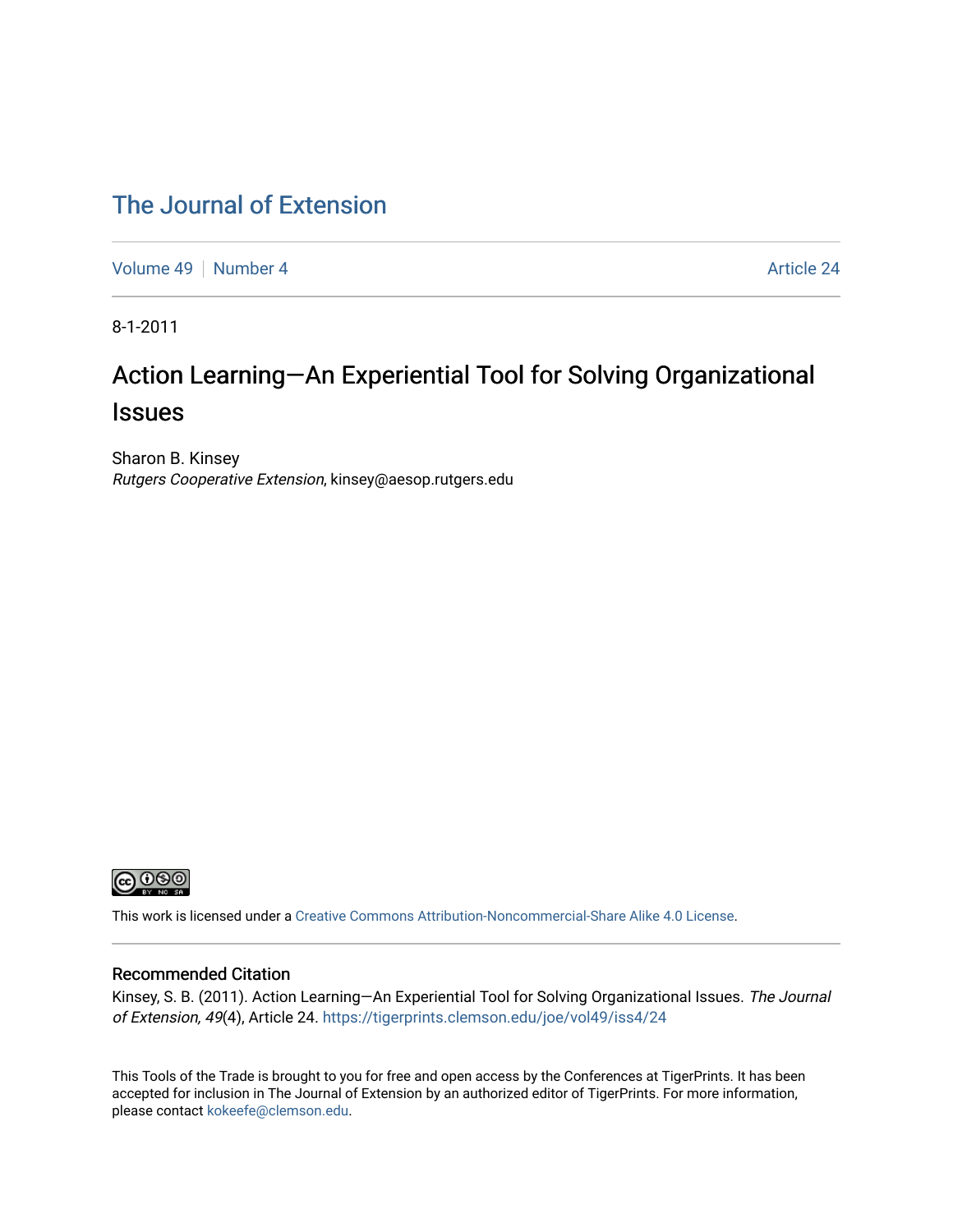

# **August 2011 Volume 49 Number 4 Article Number 4TOT2**

[Return to Current Issue](http://www.joe.org:80/joe/2011august/)

# **Action Learning—An Experiential Tool for Solving Organizational Issues**

**Sharon B. Kinsey** County 4-H Agent, Assistant Professor Rutgers Cooperative Extension Rutgers University Clementon, New Jersey [kinsey@aesop.rutgers.edu](mailto:kinsey@aesop.rutgers.edu)

**Abstract:** Action Learning can be effectively used in both large and small businesses and organizations by employees, stakeholders, or volunteers through this "learning by doing" approach to evaluate an issue or issues of importance to the organization. First developed in the 1940s, Action Learning has increasingly been used as a method to explore questions that often go unanswered in day-to-day organizational life through the use of reflective listening and insightful questioning.

# **Introduction to Action Learning**

Reginald Revans' professional legacy bills him as "the Father of Action Learning," a process he developed in the 1940s as the director of education at the National Coal Board in England. Searching for a more effective method to solve the organizational issues plaguing the companyâ— from production to managementâ— he introduced the simple idea of having employees and managers sit down to share and discuss issues.

Using a "learning by doing" approach, Action Learning is based on reflective listening and insightful questioning. This unique, proven process has been used by major national and international corporations, such as Boeing, Samsung, and AT&T, to improve efficiency, create new products, and solve challenging organizational issues.

Revans wrote in *Management Decision* in 1983, "action learning has been born out of the speed with which the world is changing; to discriminate between action learning and traditional instruction; to offer a condensed guide to its logistics."

With a scientist behind its development, there's no surprise that a formula depicts Action Learning:

Learning = Programmed knowledge + the ability to ask 'insightful' questions, or  $L = P + O$ 

This equation emphasizes that:

• Workplace communities can find solutions to organizational issues;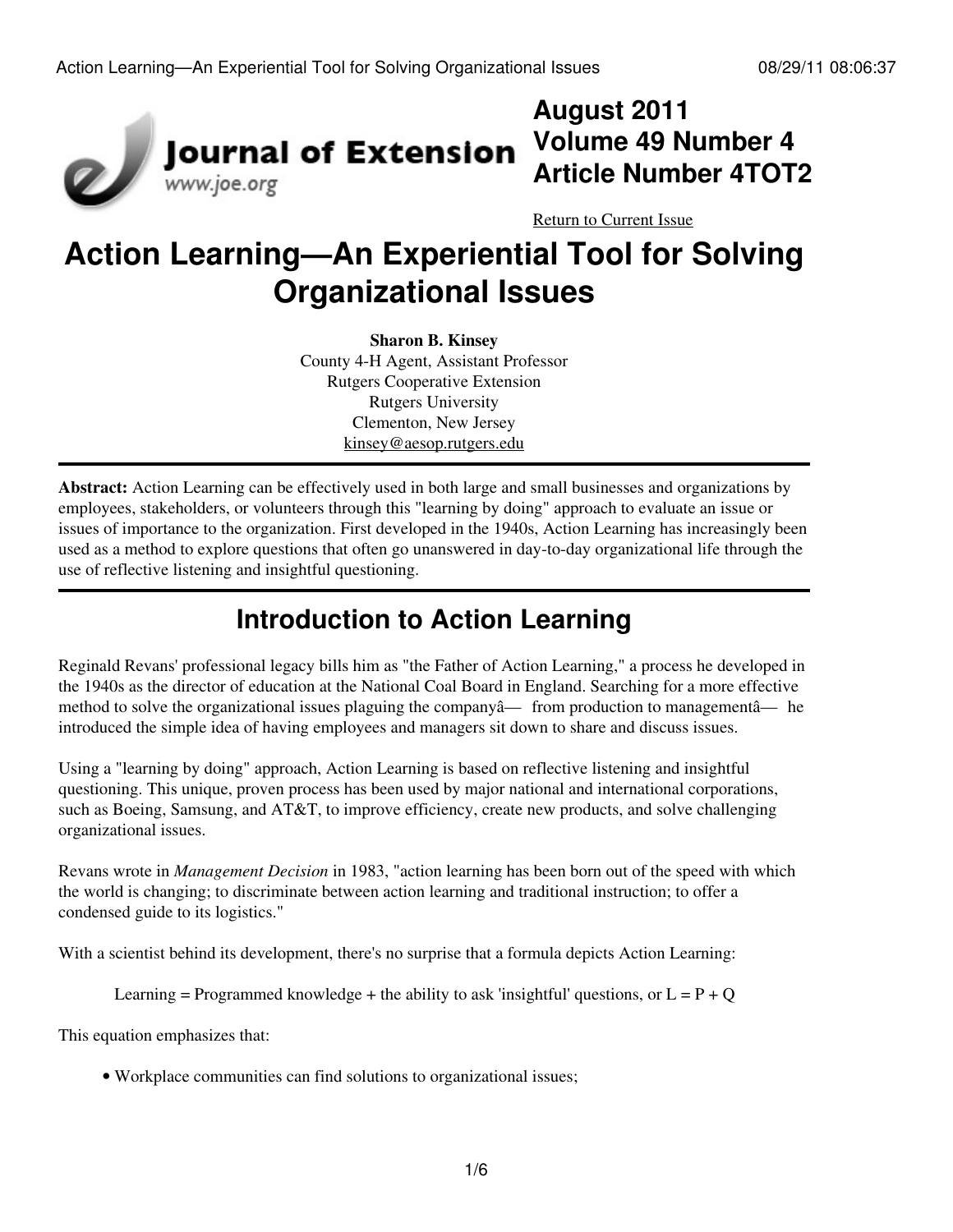#### Action Learning—An Experiential Tool for Solving Organizational Issues 08/29/11 08:06:37

- The collective knowledge of learners is the critical resource for learning and leading;
- Learning at work can generate the necessary knowledge to solve problems; and
- Learning is facilitated through action

Revans noted how Action Learning creates the context for "asking questions that are dying to be asked." Some of these questions may appear quite simple, but can be overlooked when organizations are faced with complex issues. Such fundamental questions that can arise, include the following.

- What are we really trying to do?
- What is stopping us from doing it?
- Who knows about (understands) the problem being tackled?
- Who cares (genuinely wants something done) about the problem?
- Who can (has enough power) get something done about it?

# **Dissecting Action Learning**

An understanding of the elements of Action Learning is essential to putting this process into place (Figure 1). The Problem can be a project, challenge, opportunity, issue, or task. This task or challenge must be of high importance to an individual, team, or organization; be significant, urgent; and be the team's responsibility to solve.

> **Figure 1.** Elements of Action Learning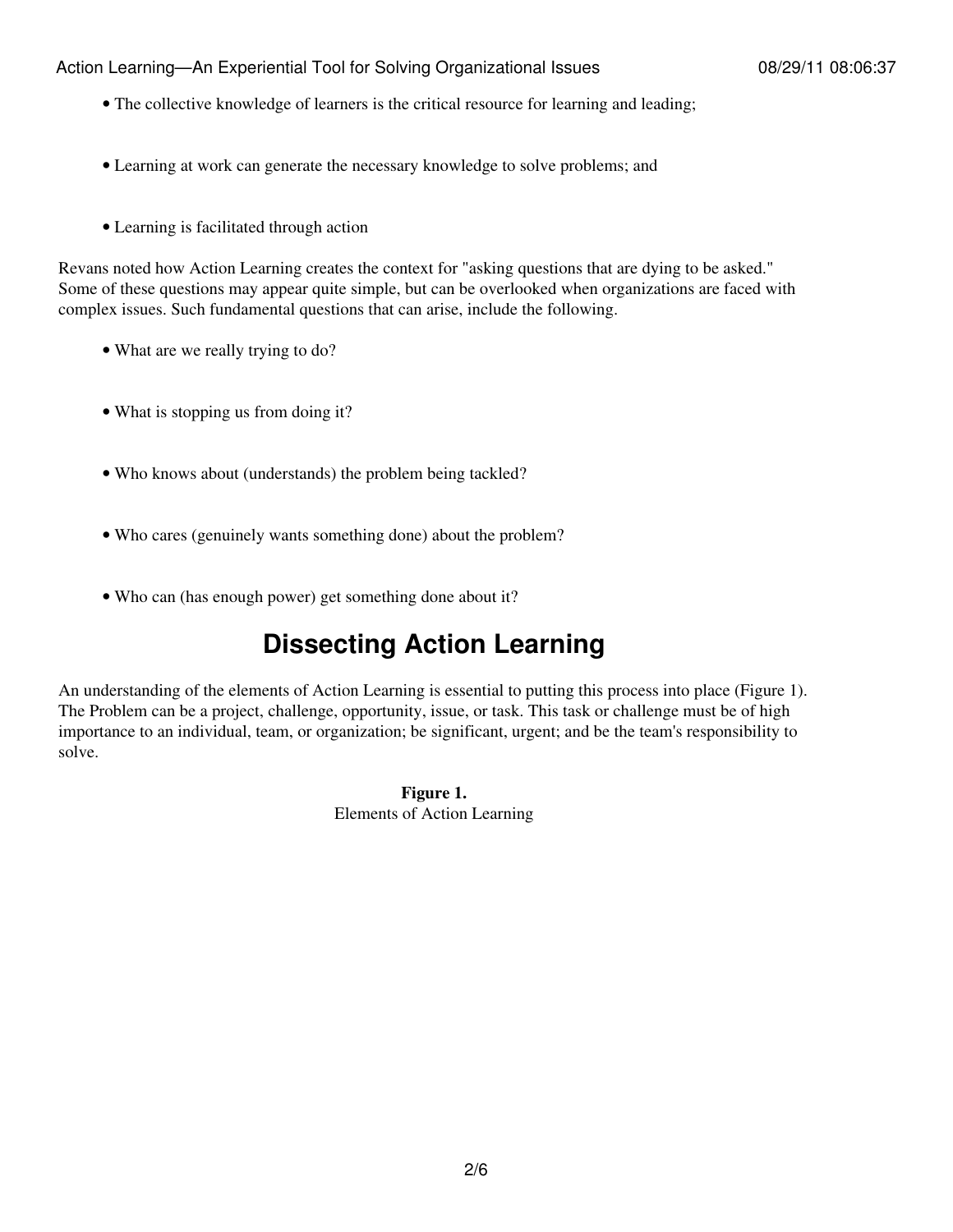

#### **Team**

The Team should consist of between four and eight people. This will allow for a variety of perspectives to be shared.

### **Insightful Questioning and Reflective Listening**

Action Learning emphasizes questions and reflection above statements and opinions. By focusing on the "right" questions rather than the "right" answers, Action Learning focuses more on what one doesn't know.

## **Taking Action**

Team members must have the power to take action themselves or be assured their recommendations will be heard and acted upon. This builds ownership in the process, allows for real action to take place, and initiates progress on solving the problem.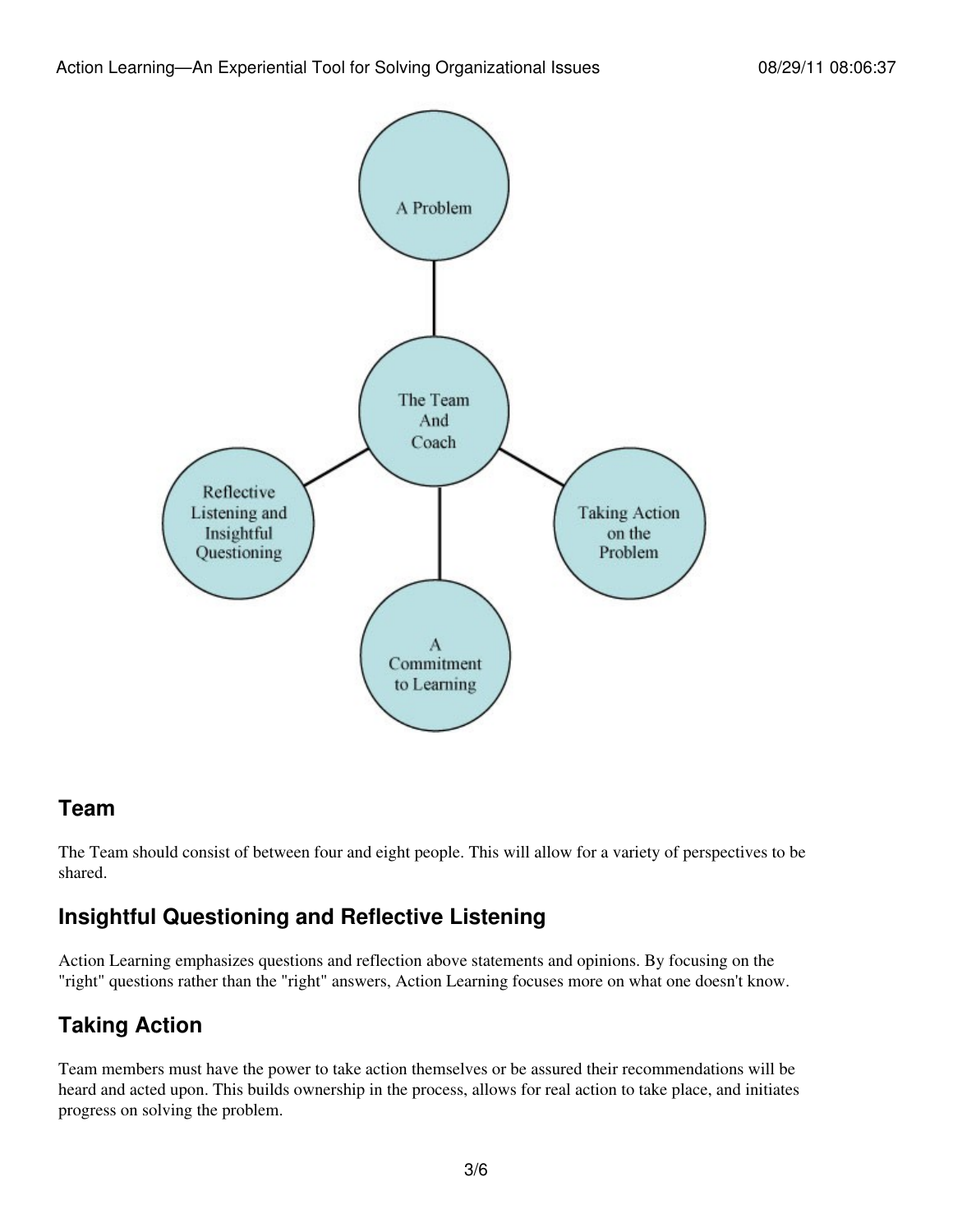#### **Commitment to Learning**

Action Learning places equal emphasis on the learning and development of individuals and on the Team and to solving the problem.

### **Coach**

One member of the group devotes his/her efforts toward helping the group learn. This person identifies opportunities that enable the group to improve its problem solving and strategy-creation capacity. Through a series of questions, the coach enables group members to:

- Reflect on how they are listening
- Determine how to better frame a problem
- Learn how team members can give one other feedback

# **Ground Rules for Action Learning**

Ground rules are essential for governing the Action Learning process. Sitting in a tight circle of chairs, one person on the team shares a problem. Team members are given time to reflect on the issue once the owner has stated the problem. Then Team members start asking questions of the owner of the problem. The owner responds with their thoughts and reactions to the question, but the Team member may not respond or interject a statement of opinion. Team members take turns asking questions for the period of time previously agreed upon, such as 30 minutes or 1 hour.

The coach plays an important role by managing the process and stopping at appropriate times to ask Team members to evaluate the process, such as the reflecting on the quality of questions.

# **Asking Good Questions**

The Action Learning process starts with asking good questions, such as "will this question . . . "

- Create deep reflection?
- Challenge those taken for granted assumptions?
- Lead to breakthrough thinking?
- Enable people to better view the situation?

Some effective questions with which to start are the following.

• What is a viable alternative?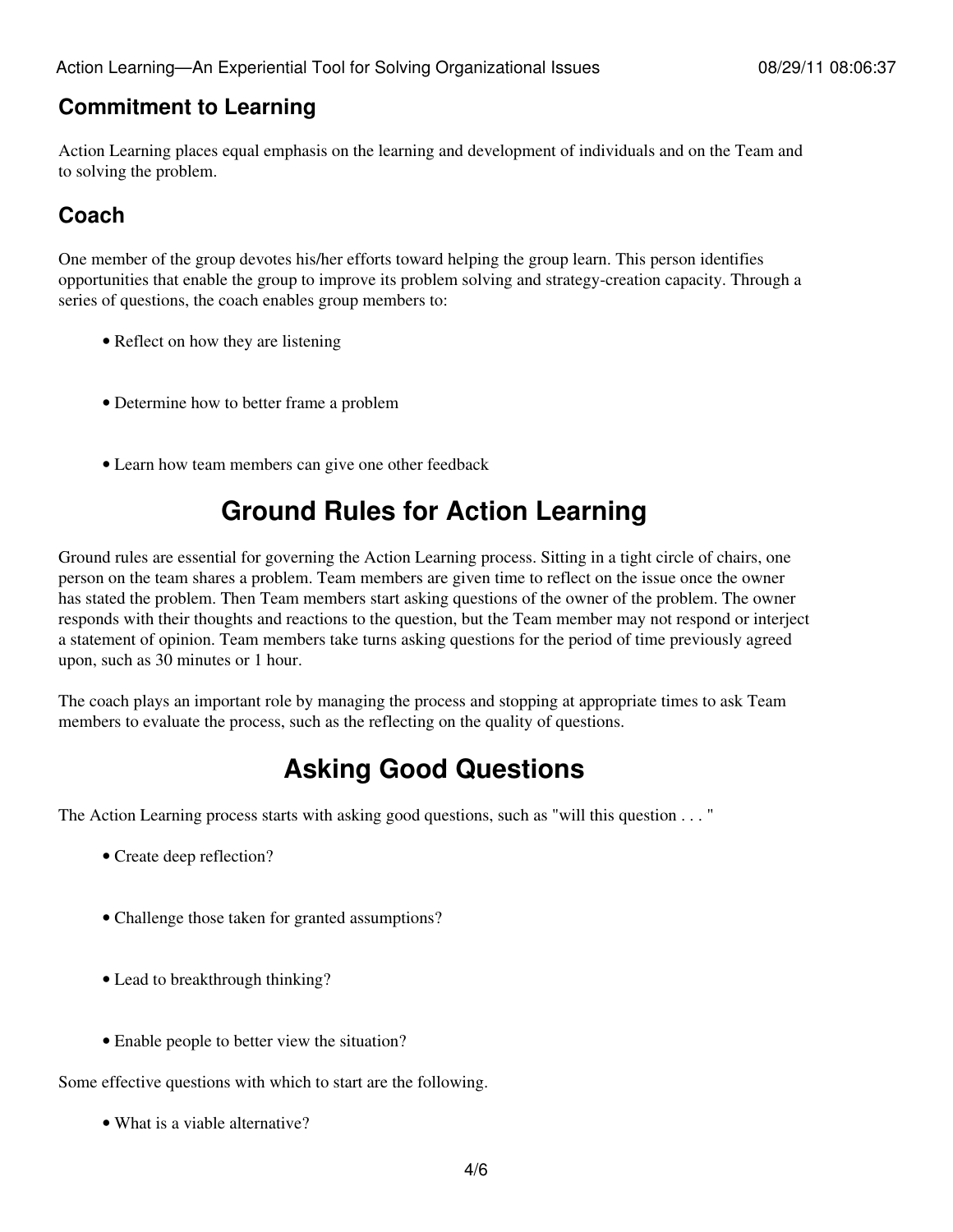- What are the advantages and disadvantages you see?
- How would you describe the current reality?

# **Conclusion**

Action Learning is a proven process that provides organizational members with the time to listen, the opportunity to ask questions that often go unasked within the day-to-day confines of an organization, and the ability to respond more effectively to change. (Christiansen, Haverford, & Mitchell, 2003). It is recommended as a critical reflection activity for Extension leaders (Baughman, Franz, Garst, Peters, & Smith, 2009) and creates a "learning leader" environment providing for personal growth among team members.

Modern day scholars, such as Michael Marquardt of The George Washington University in Washington, D.C., notes:

Action Learning derives its power from the fact that it does not isolate any dimension from the context in which managers work. It develops the whole leader for the whole organization. It also recognizes that what leaders learn and how they learn cannot be dissociated from one another, for how one learns necessarily influences what one learns.

In closing, Reginald Revans wrote:

Action Learning is both to understand and to achieve as a result of trying out, perhaps more than once, some suggestion for reaching an objective; it is even more useful if, at the outset, that objective is not entirely clear. Learning by doing then embraces learning what to be doing. Indeed the achievement is necessarily the understanding.

## **References**

Baughman, S., Franz, N., Garst, B., Peters, B., & Smith, C. (2009). Catalyzing transformation: Conditions in Extension educational environments that promote change. *Journal of Extension* [On-line], 47(4) Article 4RIB1. Available at: <http://www.joe.org/joe/2009august/rb1.php>

Havercamp, M., Christiansen, E., & Mitchell, D. (2003). Assessing Extension Internal Organizational Needs through an Action Research and Learning Process. *Journal of Extension* [On-line], 41(5) Article 5FEA2. Available at: <http://www.joe.org/joe/2003october/a2.php>

Marquardt, M. J. (2000). Action learning and leadership. *The Learning Organization*, 7(5), 233-241.

Revans, R. W. (1983). Action learning its terms and characters. *Management Decision Journal*, 21(1).

*[Copyright](http://www.joe.org:80/joe/2011august/../../copyright.html) © by Extension Journal, Inc.* ISSN 1077-5315. Articles appearing in the Journal become the property of the Journal. Single copies of articles may be reproduced in electronic or print form for use in educational or training activities. Inclusion of articles in other publications, electronic sources, or systematic large-scale distribution may be done only with prior electronic or written permission of the *[Journal Editorial](http://www.joe.org:80/joe/2011august/../../joe-jeo.html) [Office](http://www.joe.org:80/joe/2011august/../../joe-jeo.html)*, *[joe-ed@joe.org](mailto:joe-ed@joe.org)*.